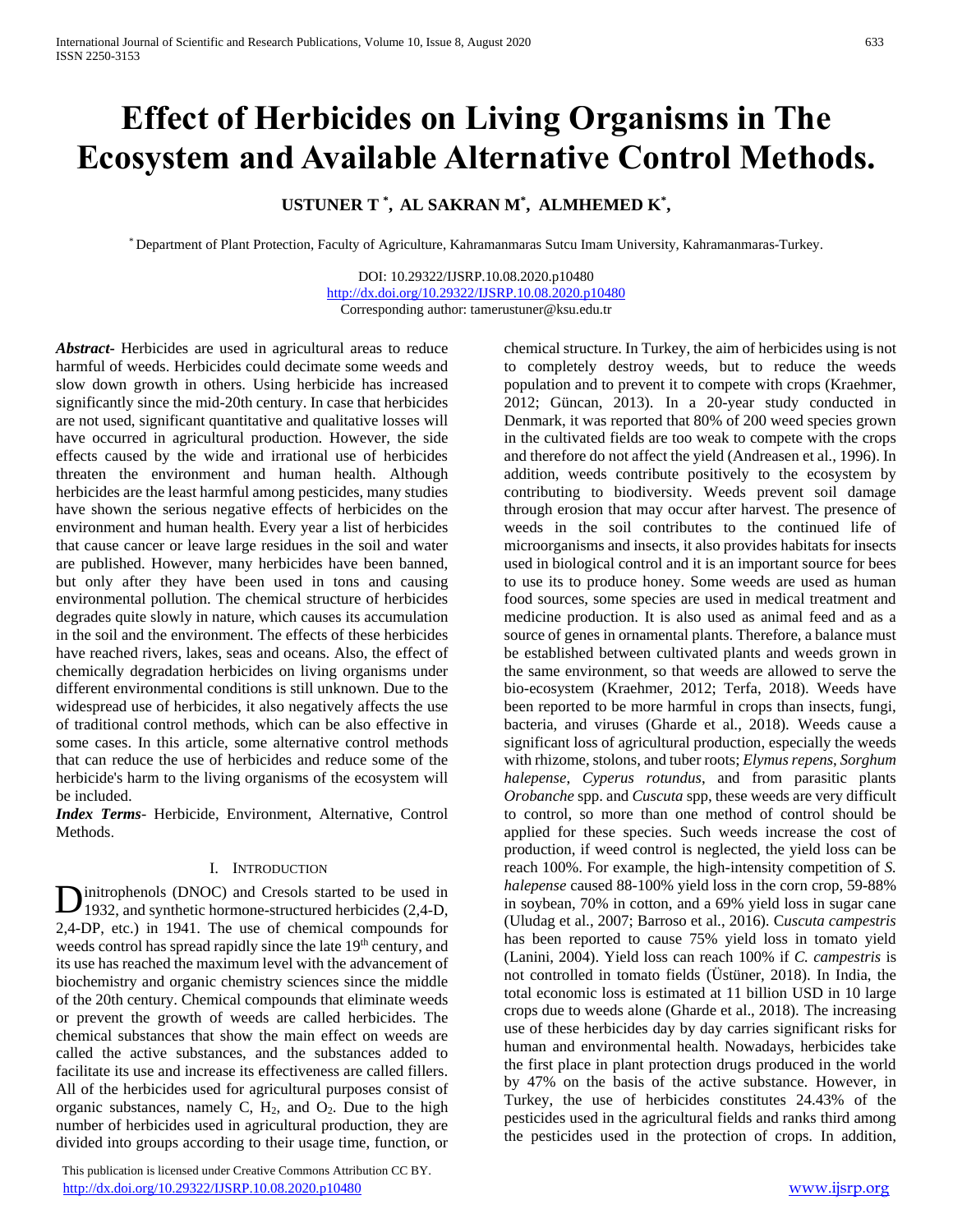between 2007 and 2008, herbicides ranked first in pesticide categories. Europe is the largest consumer of pesticides in the world. In developed countries, pesticides, mostly of herbicides, are mainly used in corn cultivation (Sitaramaraju et al., 2014). Turkey in 2018, the used pesticides were 59.000 tons, 13.000 tons of them were herbicides, which is equal to 22%. A significant increase in herbicide consumption has been observed and reached 30% in the12 last years. This pesticide used sales amount is approximately 2.5 billion Turkish pounds (Anonymous, 2018). Natural environments are polluted by herbicides, and its destructive effects have started to emerge in soil, water, and environment. In this research, alternative control methods that can limit or reduce the use of herbicides will be mentioned by showing the effects of herbicides on different environments and human health.

#### II. THE REASONS FOR THE INCREASE IN HERBICIDE USE AND THE WAYS OF SPREADING IN DIFFERENT ENVIRONMENTS

Herbicide use in the world is increasing rapidly due to the high cost of labor and decreasing labor force. Approximately 33% of agricultural products are produced accompanied by using pesticides. Herbicides make up more than 80% of the total pesticide consumption used to protect crops (Ferrero and Tinarelli, 2007; Sitaramaraju et al., 2014). There is a misconception that herbicides are safe for human health and had little impact on the environment. For this reason, the high use of herbicides in agricultural production pollutes the soil, water, environment, and air. As a result, tons of herbicides are applied in agricultural areas every day. Herbicides in Turkey are an indispensable part of crop production (Anonymous, 2018a). The use of herbicides has increased in many cultivated crops around the world (Mahmood et al., 2015). The vast majority of herbicides do not only target weeds but also affect non-target plants and animals during its application (Sitaramaraju et al., 2014). The widespread use of herbicides for many years, with the wrong use methods, high doses, and the spread of herbicides with abiotic factors caused global contamination in various environments and negatively affected all living organisms entering the food chain. We recommend formula 5 D in order to get more effective results in the control against weeds, but also not to harm human health, environment, fish and bees. The 5 D formula proposed in the control against fungal pathogens was adapted from Mutlu and Üstüner (2017) and it was proposed in the control against weeds; 1. Correctly identifying weed species, 2. Using herbicides at the right time, 3. Choosing the right herbicide, 4. Apply in the right dosage and 5. Applying the right spraying method. As in the case of glyphosate, it has been one of the most widely used herbicides in human history and its remains were detected in the diapers and the medical gauze. In addition, it has been discovered that the remains of some new generations of herbicides such as dactal, metolachlor, and trifluralin are found in water, snow, fog, and air samples were taken from the North Pole (Garbarino et al., 2002). There are two ways pesticides enter ecosystems, depending on their solubility. Some pesticides dissolved in water and enter the

 This publication is licensed under Creative Commons Attribution CC BY. <http://dx.doi.org/10.29322/IJSRP.10.08.2020.p10480> [www.ijsrp.org](http://ijsrp.org/)

water environment, and other pesticides are fat-soluble pesticides that are stored in living organisms by a process known as biological cations that cause them to remain in the food chain for a long time (Warsi, 2015). Herbicide particles can not only stay where they are applied but can also spread in other non-target areas through factors such as soil, wind, and water. Thus, it damages microorganisms by making toxic effects on different environments. The adsorption of herbicides to soil ions is affected by the moisture content of the organic matter and the physical and chemical composition of the soil. The plant transmits the herbicide molecules it absorbs to all its organs through conduction bundles. Herbicide can be passed on to the animals fed on the plant and is included in the food chain. Herbicides applied to the soil or plant surface are mixed with the atmosphere by evaporation and can be transported by the wind for long distances. The herbicides move through horizontal and vertical infiltration in the soil. In this case, it is affected by the content of water in the soil, soil structure, clay content in the soil, and organic substances. Herbicides are washed with rain and can mix into groundwater (Jurado et al., 2011). The risk of herbicides is not only limited through infiltration into other environments but also because of its slow decomposition then it can maintain its biological activity in the soil for many years. Residue amount of some herbicides in the soil; It was calculated to be 0.021mg for atrazine, 0.075 for chlortoluron, 0.475 for methabenzthiazuroun, 0.044 for monolinuron, 0.118 mg for terbutryn. A half-life is a time it takes for a certain amount of a pesticide to be reduced by half. In addition, compounds resulting from pesticide degradation may have greater toxicity than the pesticide itself (Kortekamp, 2011). For example, two years after glyphosate and AMPA spraying, it found in water samples at a concentration of 0.1 mg/L (Sitaramaraju et al., 2014).

#### III. THE EFFECT OF HERBICIDES ON HUMAN HEALTH

Every year, many herbicides were banned in some countries due to its harmful effects on human health, but this is done after tons of herbicides were applied and spread to the environment. Many herbicides had caused serious human diseases so it had banned. This does not mean that the herbicides allowed to use are innocent because its direct and indirect effects are difficult to identify complex and costly. The effect of some banned herbicides such as paraquat may lead to diseases and cause deaths (Kortekamp, 2011). The future risks posed by the dangerous properties of the herbicides currently in use cannot be evaluated in terms of human health. In the world in 1999, the number of deaths caused by pesticide poisoning reached about one million persons. World Health Organization reported that poisoning cases cussed by pesticides are generally 3 million persons per year (OECD, 2008, WHO, 2016). Herbicides have two types of toxicity, acute and chronic toxicity. Many herbicides have moderate to weak acute toxicity. It is estimated that the chronic effects of herbicides can be very important and threaten human life like in (2,4-D) (Weisenburger, 1993). While testing the herbicidal in terms of the possibility of cancer-causing in Syria, they achieved a positive result in the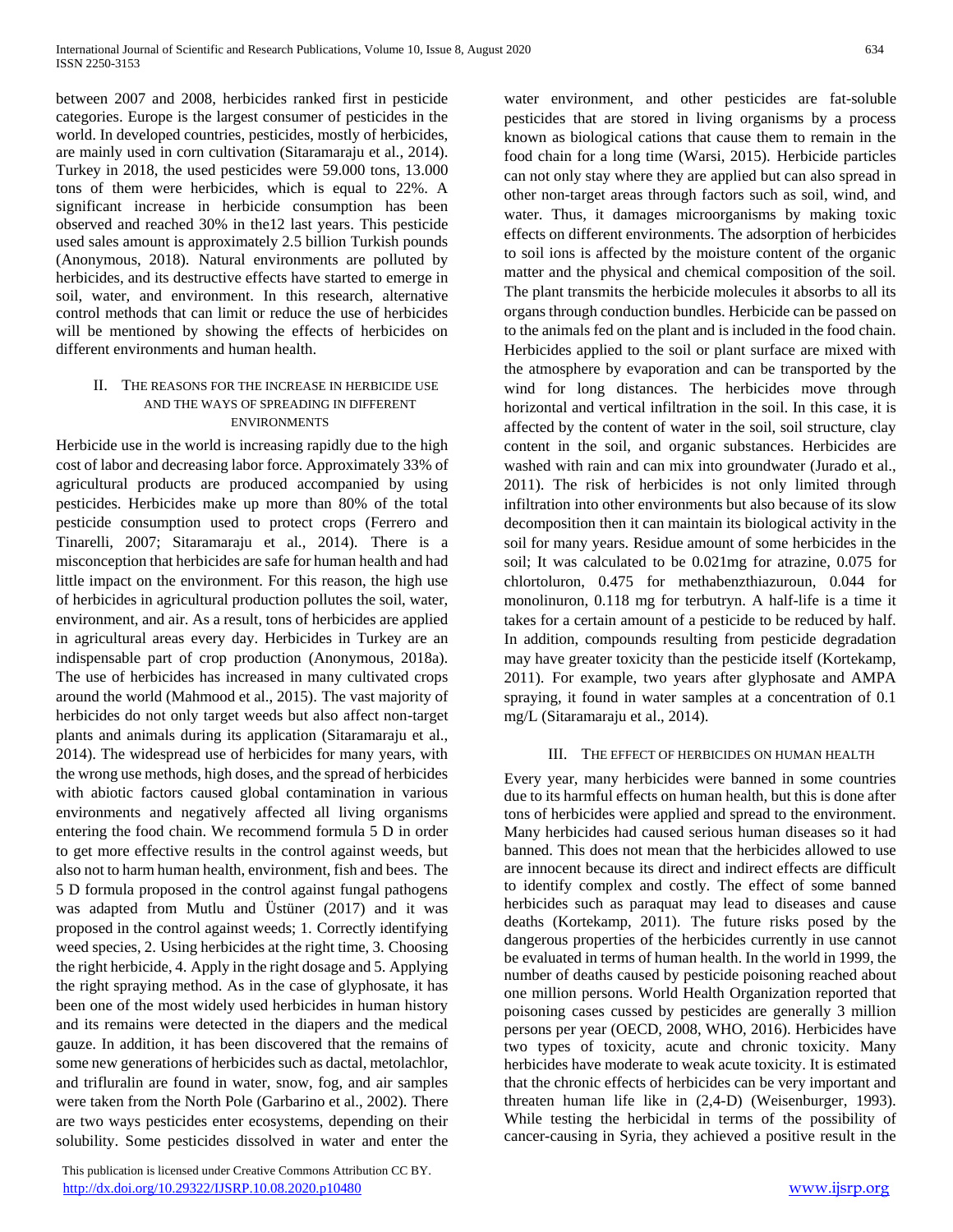hamster embryo assay (Maire et al., 2007). In addition, it has been reported that using pesticides is associated with prostate cancer in farmers, causing endocrine disruption, decreased sperm count, or increased abnormalities in sperm. In the case of dioxin pollution and exposure to 2,4-D in admixture with other pesticides, a wide range of results was found in cancer risk research (Garabrant and Philbert, 2002; Soloneski and Larramendy, 2011). It also caused chromosomal aberrations in plants, mice, and human cells, including human lymphocytes for occupationally exposed workers to pesticides (Garaj-Vrhovac and Zeljezic, 2001; Ateeq et al., 2002). The 2,4 dichlorophenoxyacetic acid (2,4-D) and 3,6-dichloro-2 methoxy benzoic acid (Dicamba) from the herbicides belong to the Auxinic group, the world's most common post-emergence herbicides are that used to control broadleaf weeds in grain crops (Reinbothe et al., 1996). Based on its toxicity, both of these herbicides are classified as class II members (moderately dangerous) by WHO (2016). It has been determined that each of the herbicides 2,4-D and Dicamba can cause DNA damage in CHO cells and human lymphocytes when the chromosomal and DNA levels were analyzed. Dicamba and 2,4-D have been reported to cause SCEs in mammalian cells and it has clastogenic activity. (Soloneski and Larramendy, 2011). Dicamba (2-Methoxy-3,6-dichlorobenzoic acid) has been listed by the US EPA as an increased toxin, has a negative reproductive effect and Cholinesterase inhibitor (Anonymous, 2002). Glyphosate is the chemical substance that is the bestselling herbicide in human history and the world and constitutes 60% of the broad-spectrum herbicide sales (Dill et al, 2010; Atwood and Paisley-Jones, 2017). Glyphosate can cause chronic health effects in laboratory animals. Nutritional experiments with glyphosate lifetime have shown weight reduction, effects on liver and kidney, and damage to the eye lens. These effects were only at the higher doses tested. Tests with rabbits have shown dose-dependent negative effects on sperm quality (Cox, 1991; WHO, 1994; Annett et al., 2014; Mesnage et al., 2015). Clinical studies have shown that workers who previously used glyphosate had a higher incidence of non-Hodgkin lymphoma, a rare form of cancer compared to those who did not use glyphosate (Eriksson et al., 2008). Also, most toxic tests have been done only on glyphosate and a limited number of tests have been made on formulated products (Cox, 1991). A glyphosate activity that damages DNA in the liver and kidneys of mice has also been observed (Soloneski and Larramendy, 2011). Polyoxymethylene Amine, an additional ingredient added to most formulations, has been found to be more acutely toxic than glyphosate itself (Claudia et al., 2014).

# IV. THE EFFECT OF HERBICIDES ON THE ENVIRONMENT

Herbicides are spread in different environments by various methods mentioned earlier. Thus, herbicides affect the organisms of these environments, causing a toxic effect and can then directly affect people. It is found that 40% of the world economy is directly linked to ecosystem services due to indirect effects (SCBD, 2010). 60% of ecosystem services have deteriorated in the past 50 years (Anonymous, 2005).

# *IV.1. The effect of herbicides on non-target plants*

Herbicides, especially broad-spectrum herbicides, affect plant biological diversity and damage environmental balance. In addition to the possibility of killing crops, herbicides can reduce plant yield and increase susceptibility to diseases. For example, glyphosate significantly increases the severity of various plant diseases, and lead to weakening plant capacity to resist against pathogens, and immobilizes soil and plant nutrients (Johal and Huber, 2009). Due to these effects and increased weed tolerance and resistance, farmers have to use fungicides and supplemental herbicides in cereals, causing excessive ecological effects. It can also lead to the complete extinction of weeds that have an impact on agricultural ecosystems. Therefore, agricultural biodiversity and ecosystem functions such as biological control, pollination, and functional soil structures are increasingly compromised, as well as the almost complete elimination of weeds. This ecological degradation also posed a particular threat to endangered plant species (Schütte, 2003). The US Fish and Wildlife Service identified 74 endangered species that could only be threatened by glyphosate (Anonymous, 1986). Seed quality of cultivated plants exposed to glyphosate has been significantly reduced (Locke et al., 1995).

## *IV.2. The effect of herbicides on animals*

Herbicides affect animals directly or indirectly. As a result of the use of pesticides; herbicides, and fungicides there are decrease in the numbers of rare animals and some species of endangered birds (Anonymous, 2010). Herbicides can affect arthropod community dynamics separately from their effects on the plant community and also affect the biological control factors in agroecosystems (Evans et al., 2010). Glyphosate caused high death levels of frogs in its effect study. Herbicide application is reported to lead to a decrease in chicken and bird population (Taylor et al, 2006). In addition, it has been reported to occur degradation of frog genetics due to atrazine (Hayes, 1990). Exposure of chicken eggs to 2,4-D reduced incubation time and has been reported to cause feminization and infertility in pheasant chicks (Duffard et al., 1981).

## *IV.3. The effect of herbicides on soil*

Herbicides are retained by soils of different degrees, depending on the interaction between the properties of the soil and herbicides. The most effective soil feature is organic matter content. As the organic matter content increases, the adsorption of herbicides also increases. Whenever the soil colloids were even smaller, its adsorption increases herbicide. Accordingly, the amount of herbicide molecules adsorbed is high (Andreu and Pico', 2004). Active persistence period of some herbicides applied to soil; Acetachlor 3-12 months, Alachlor 1.5-3 months, Atrazine 4-18 months, Bromacil 9-18 months, Cholorxuron 3- 6 months, Chlordbiamid 12-24 months, Dichlobenil 12-24 months, Isoxaben 6-12 months, Metsulfuron 2 -12 months, Oxadiazon and Terbacil 9-18 months, Trifluralin 5-10 months (Börner et al., 1979, Monaco et al., 2002). Factors such as soil organisms, soil structure, transformation, and organization of organic substances that provide the nutrition of plants are negatively affected by herbicides. Many herbicides can destroy microorganisms in the soil. On the other hand, microbial disruption can lead to the formation of more toxic and permanent metabolites. Although microbial soil complexes can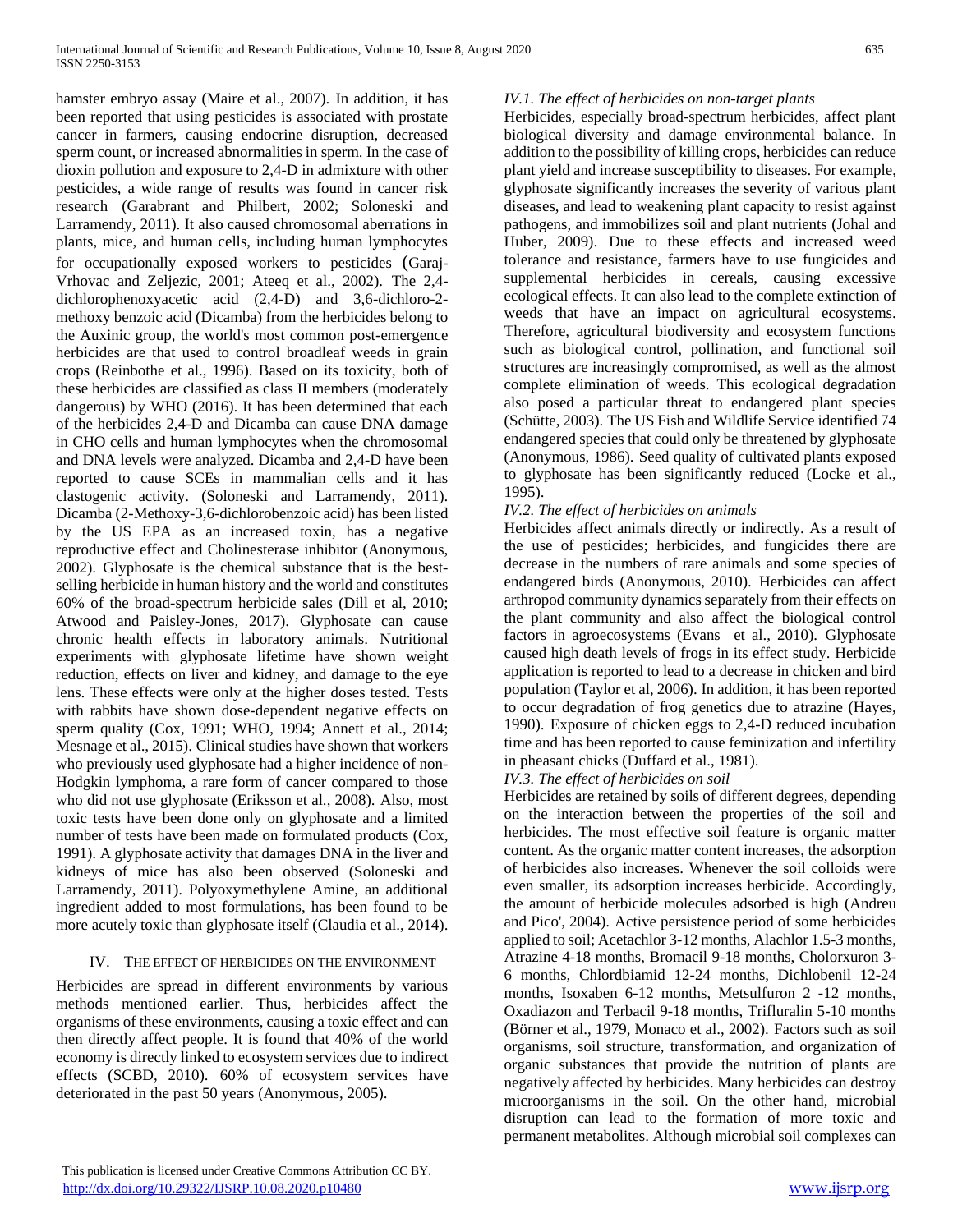adapt to changing environmental conditions, the application of herbicides has been reported to cause significant changes in populations (Sitaramaraju et al., 2014). Herbicides prevent the plant from taking advantage of this, as atmospheric nitrogen disrupts the conversion function to nitrate because it had a negative effect on the microorganisms that performed this process. Triclopyr inhibits soil bacteria that convert ammonia to nitrite, and 2,4-D has been found to reduce nitrogen fixation of bacteria that live in the roots of bean plants (Fabra et al., 1997). Glyphosate reduces the *Arbuscular mikorhizal* fungi communities, which negatively affects the microbes present in the soil that benefit from this fungus with nutrition. Glyphosate has been reported to be toxic to beneficial soil bacteria such as Bacillus family, by inhibiting soil minerals (manganese, iron, etc.) and free-living nitrogen stabilizing bacteria which make plants biologically usable (Johal and Huber, 2009; Zaller et al., 2017). Earthworms play an important role in the soil ecosystem. It operates in the soil as a bioindicator and may show deterioration in soil quality in the early period. A study in Argentina reported that glyphosate has harmful effects on Earthworm's population (Casabé et al., 2007).

*IV.4. The effect of herbicides on the aquatic environment*

Herbicides can infiltrate the aquatic environment in many ways and cause harmful effects on living organisms. It has been determined that herbicides used in agricultural areas affect aquatic life and this kind of pollution is observed both in the laboratory and in the fields (Daam et al., 2009). Approximately 1% of the applied herbicide is estimated to leak into the surrounding environment and rain precipitation can increase this rate up to 3% (Bengtson et al., 2005). In the Netherlands, herbicides have been found to be used at concentrations above legal standards. Herbicide pollution has been reported in water and sediment samples taken in Australia (Magnusson et al., 2008; Knauer et al., 2010). In addition, studies have reported that herbicides such as atrazine, simazine, alachlor, metolachlor and trifluralin are found in surface water and groundwater close to agricultural areas (Añasco et al., 2010). Aquatic plants provide about 80% of dissolved oxygen and are essential for survival of organisms in the water. Herbicides have been observed to kill aquatic plants, thereby lowering  $O_2$  levels and ultimately reducing fish numbers in the water (Helfrich et al., 2009). Atrazine and alachlor have a serious effect on algae and diatoms, which are the main organisms in the food chain in the aquatic environment. It has been reported to cause degradation of compounds in cells, preventing photosynthesis and inhibiting plant growth, even at low levels from herbicides using (Anonymous, 2000). Due to the application of herbicides close to the fish environment, the reproductive potential of many aquatic organisms, including fish, has decreased (Helfrich et al., 2009). Trifluralin has been shown to be highly toxic to fish, causing to form spinal deformities in fish. It has also been found to be highly toxic to marine organisms such as shrimps and mussels (Anonymous, 1996). 2,4-D herbicides in *Sockeye salmon* have been reported to cause physiological stress responses and reduce rainbow trout's ability to collect food, and are harmful to shellfish and other species (Cheney et al., 1997). Herbicides containing Glyphosate or glyphosate have been reported to cause adversities such as fish irregular swimming and lack of oxygen (Liong et al., 1988).

#### This publication is licensed under Creative Commons Attribution CC BY. <http://dx.doi.org/10.29322/IJSRP.10.08.2020.p10480> [www.ijsrp.org](http://ijsrp.org/)

#### V. THE PLANTS AND WEEDS THAT HAVE RESISTANT TO THE HERBICIDE

The introduction of herbicide-resistant cultivated plants may cause more herbicides to enter the agricultural system. In addition, the use of genetically modified organisms (GMO) products, their potential effect on the environment and human health, the release of these products will lead to an increase in the use of herbicides, thereby increasing their environmental hazards. Weeds can become more resistant to these herbicides, which will cause farmers to increase the herbicide dose and increase environmental pollution. Due to the lack of results regarding the use of herbicide-tolerant crops, a five-year ban has been proposed on the release of herbicides in many countries. This prohibition will provide the time needed to assess the risk status of herbicide-tolerant crops (Buffin and Jewell, 2001; Bennett et al, 2004). If Glyphosate is widely applied in GMO agriculture, almost no alien species may remain (Buffin and Jewell, 2001). Since GMO plants are produced in herbicide companies, it will increase the use of herbicides produced by these companies, thereby speeding up the resistance of these plants for herbicide. In recent years, in Turkey, many weed species are known to be resistant to many Active substances; such as *Avena sterillis*, *Sinapis arvensis*, *Cyperus difformis*, *Phalaris brachystachys* and *Echinochloa crus-galli* (Aksoy et al., 2007; Anonymous, 2017). In one study, approximately 500 weed species were determined to be herbicide-resistant species, more than 100 weed species were resistant for two types of herbicides, more than 50 weed species had resistant for three types of herbicides, and more than one weed species were had resistant for 11 types of herbicides. As a result of excessive glyphosate use, the number of resistant weeds was determined as 424 species (Heap, 2019).

#### VI. INDIRECT EFFECTS OF HERBICIDES

Herbicides can indirectly affect the population of birds, mammals, insects, and other animals with changes in the nature of their habitats, as they cause large changes in vegetation. Some herbicide compounds have been found to have toxic metabolites that can remain in nature for a long time (Knauer et al., 2010; Hossain, 2015). Economic damage to herbicides in non-target species (including plants, humans) is estimated to be 8 billion dollars annually. In fact, the relatively common use of herbicides can be particularly problematic. The best way to reduce herbicide contamination in our environment is to use harmless ones such as biological, biotechnical, physical, mulch methods that are safer for weed control (Aktar et al., 2009).

#### VII. SOME ALTERNATIVE METHODS FOR WEEDS CONTROL

There are many non-chemical processes and methods used to reduce weed damage. Some of these methods are widely used, while others are less commonly used. Natural chemicals such as plant essential oils have a very important effect on weed control. Eucalyptus essential oils containing chemical compounds (oxygenated sesquiterpenes, monoterpene hydrocarbons, sesquiterpene hydrocarbons, and oxygenated monoterpenes) were found to be 80% effective in the control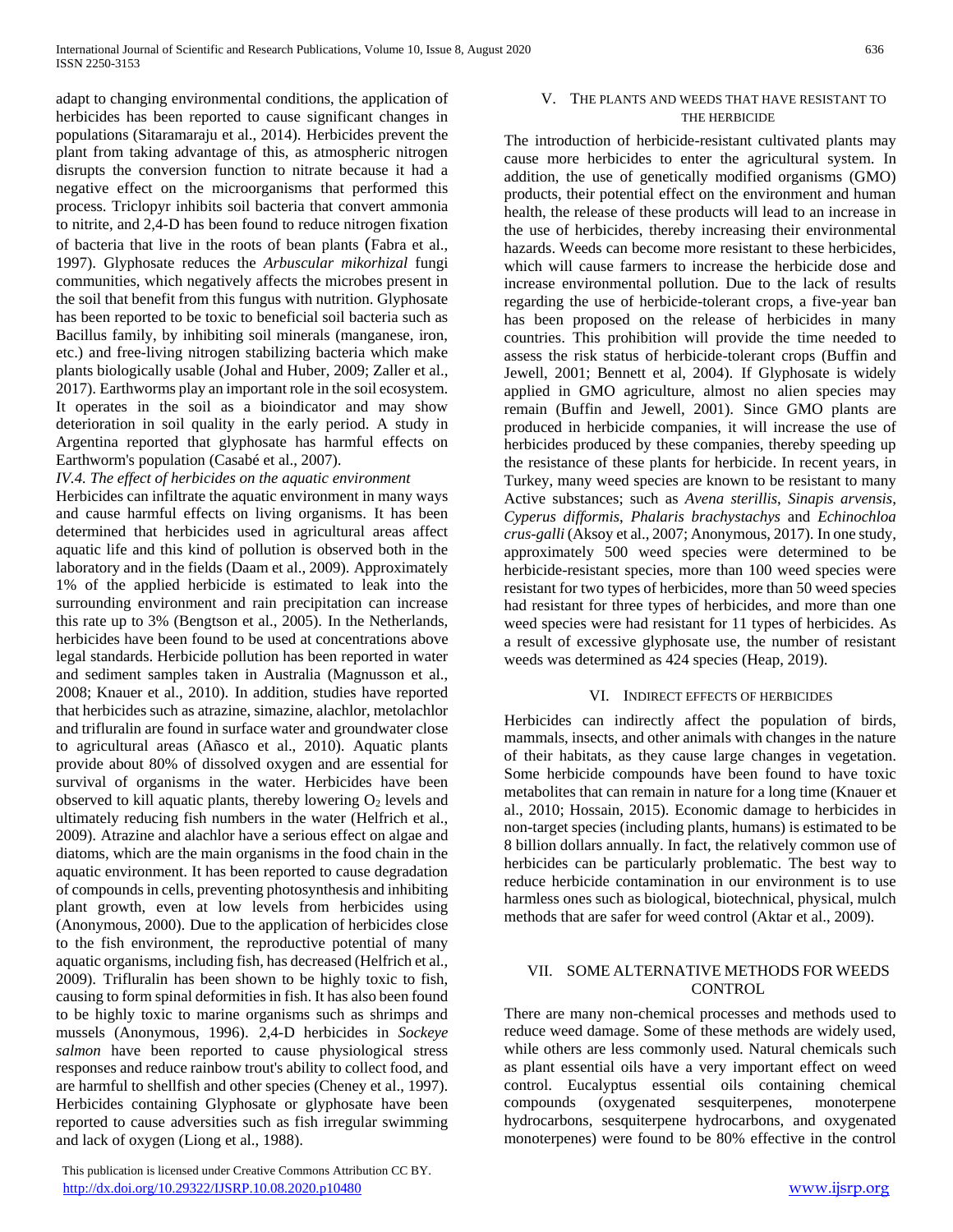against weeds, especially *Amaranthus retroflexus*, *Rumex crispus*, and *Convolvulus arvensis* (Üstüner et al., 2018). Some methods may be successful against certain weeds. Therefore, integrated weed management; many methods are known as mulch, solarization, tillage in hot months, hand and machine hoe (IWM) suggest using more than one method in the integrated program. These methods can be counted as cultural, mechanical, thermal and biological.

## **VII.1. Cultural weed control**

Includes, crop rotation, increasing crop competitiveness, planting time, irrigation type, cover crops, and intermediate hoeing (Shrestha, 2006).

## *VII.1.1. Competitive variety selection*

Cultivating a competitive crop is an effective method of reducing weed growth due to the crop's intervention. Crop competition is an important and cost-effective tactic to increase weed suppression and optimize crop yields (Blackshaw et al., 2008). Some agricultural factors such as cultivar plant diversity, seed rate, row spacing, seed placement, and fertilizer management can be applied to support crop competitiveness (Lemerle et al., 2001).

#### *VII.1.2. Cultivating time*

Early sowing provides a competitive advantage for cultivated plants. This advantage is slow germination and growth of weeds that cannot benefit from sunlight due to the germination and shading of the crop before weeds (Cici et al., 2008). When wheat was cultivated early, there was a 68-80% reduction in the population of canary herb (*Phalaris minor*) (Kumar et al., 2013). When cultivating barley seeds 4-6 weeks before normal cultivating dates, it caused to reduce weed seed production and biomass (Lenssen, 2008). Changes in cultivating times significantly affect the weed population (Norsworthy et al., 2012).

## *VII.1.3. Fertilization*

Careful timing of fertilization is important to ensure the development of the crop plants at an optimum level and limit the use of nutritional elements by weed species (Norsworthy et al., 2012). It has been determined that with the application of N-fertilizer in the root extension phase of winter wheat, *Veronica hederifolia* reduces the biomass and supports the production of biomass for crop according to the N-fertilizer application during the wheat cultivating period (Liebman and Davis, 2000).

## *VII.1.4. Crop rotation*

Crop rotation is considered an important technique for controlling weeds (Cardina et al., 2002). Rotation of plants with different life cycles prevents weed density and therefore seed production. Allelopathic effects of cultivated plants on weeds are extremely important in crop rotation (Derksen et al., 2002). Populations of broad-leaved and narrow-leaved weeds density such as *Chenopodium album*, *Amaranthus retroflexus*, and *Setaria faberi* were reduced in the corn-oat rotation system by 88%, 29%, and 80%, respectively (Cardina et al., 2002).

## *VII.1.5. Plant covers*

Live cover plants that can be applied in orchards compete with other weeds in terms of nutrients in the soil, suppressing more than one weed species. It also minimizes above-ground residues, soil erosion, and nutrient losses. Covering plants prevent biotic and allelopathy effects and other weeds that can

germinate (Teasdale et al., 2007). Cover crops contain a wide range of plants grown for various ecological reasons outside the soil (Sarrantonio and Gallvet, 2003). Rye cover crops are capable of holding more nutrients than fertilizer applications and preventing the emergence and growth of many weeds. Rye cover prevented the growth of 45% of *Ambrosia artemisiifolia*, 85% of *Setaria viridis*, 100% of *Amaranthus retroflexus*, *Chenopodium album* and *Portulaca oleracea*, but had no effect on *Setaria glauca* (Shilling et al., 1986).

#### *VII.1.6. Crop residue*

Crop residue retaining is used as an effective method to reduce the density of weeds. Some weed populations are highly susceptible to mulch, while other weed species may emerge and outflow from soil moisture in a small amount of mulch. It may be enough to leave large amounts of residue in the field to minimize weed density (Chauhan et al., 2012). When the percentage of crop residue (*Secale grain* or *Vicia villosa*) is increased, a significant reduction in weed density has been observed (Teasdale et al., 2007).

## **VII.2. Mechanical control**

#### *VII.2.1. Hand tools*

Hand hoe is an effective method to prevent the spread of annual weeds. However, it is less effective against perennial weeds due to vegetative reproductive organs (rhizome, stolon and tuber). It is widely used to control weeds that are problematic in horticultural crops (Zimdhal, 2007).

#### *VII.2.2. Soil cultivation*

Tilling the soil is known to be effective in lowering weed populations. It is important to plow the soil. Especially when the tillage is done 45 days before cultivating, many weed species are released until cultivating time, and the weed reserve in the soil is significantly reduced since the soil is cultivated again during cultivating (Shrestha, 2006). Tillage can temporarily drag some weed seeds to deeper layers, while encouraging others to germinate, reducing weed seeds reserves in the soil (SantínMontanyá et al., 2016).

## *VII.2.3. Thermal method*

Thermal methods, effective in weed control; covers flame, hot water, steam and solarization methods. These methods do not have any side effects in agriculture and water (Ascard et al, 2007).

#### *VII.2.3.1. Flaming method*

The heat produced by the propane flame can reach temperatures up to 990ºC and dry the plant leaves and damage the plant cells (Diver, 2002). For this method to be lethal, leaf tissue must be exposed to temperatures between 55-70 ºC for a period of 65 to 130 microseconds (Knezevic, 2017). In general, some narrow leaf weeds are more resistant to flame than broadleaf weeds because of their stolon and rhizome root structure (Ulloa et al., 2010). When using 60-80 kg/ha propane in this method, some narrow leaf weeds such as *Setaria viridis*, *Pennisetum glaucum*, and *Echinochloa crus-galli* can be controlled over 80%, while broadleaf weeds such as *Amaranthus retroflexus*, *Abutilon theophrasti*, *Ipomoea hedefracea*, and *Chenopodium album* can be controlled 90% (Ulloa et al., 2010; Knezevic, 2017). If it is applied in areas with a high amount of crop residues, it should be done carefully, as this can cause a fire. The flame method is a technique used to control weeds in corn and soybean fields. The success of weed control with this method can vary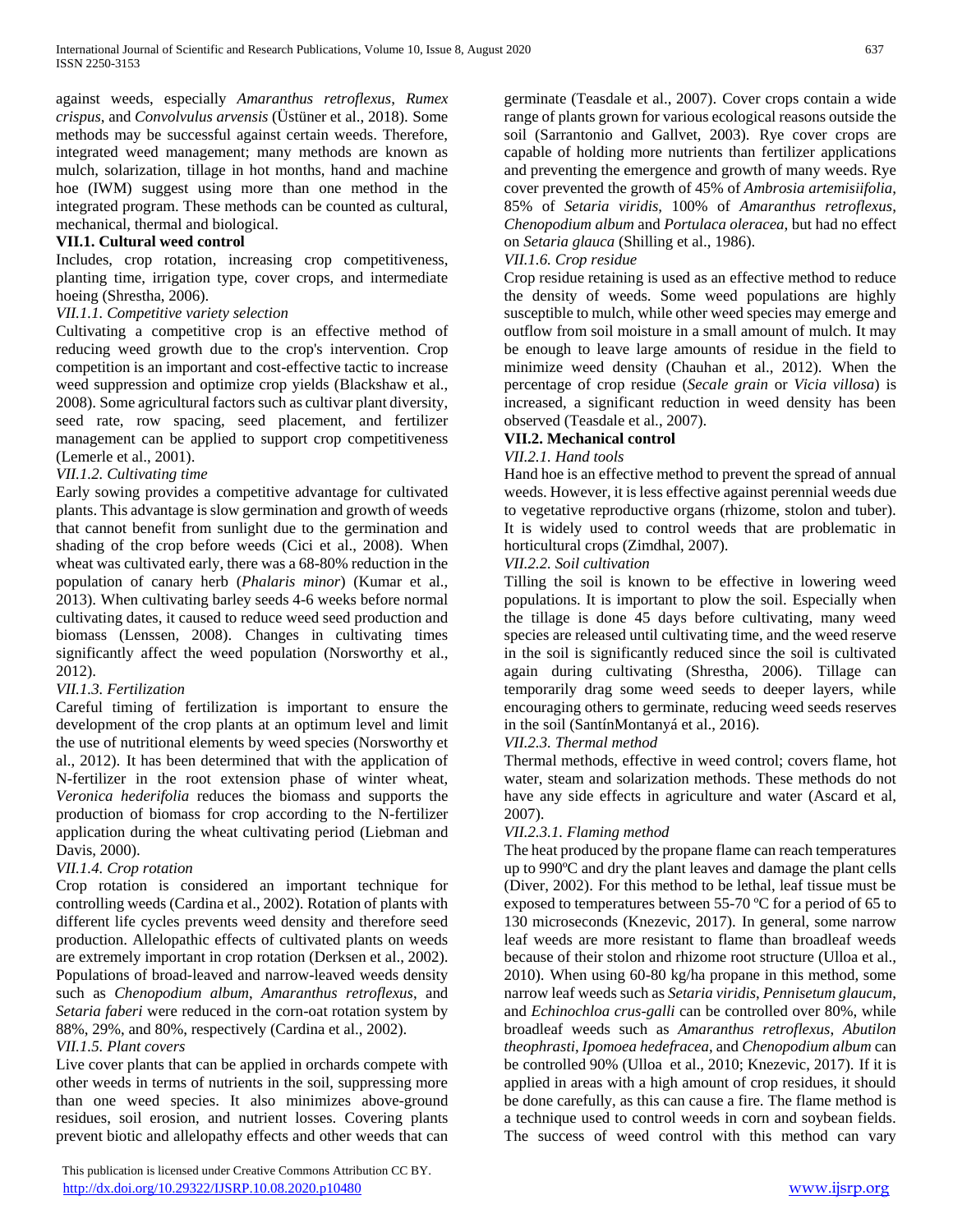depending on both timing and temperature (Ascard et al., 2007). In a Danish study, the Flame method has been found to keep the weed density at the lowest level in the feed beet *Beta vulgaris* fields (Rasmussen, 2003). The flaming method is not suitable for all crop types, so farmers should first be informed about which crops are sufficiently heat resistant and at which stage weed burning is appropriate (Naylor and Lutman, 2002).

## *VII.2.3.2. Hot water method*

Hot water application may be an alternative method for weed control in small areas, but it may not be practical in large-scale control operations since the equipment requires a large amount of water and energy. Another disadvantage of hot water application can be harmful to beneficial soil microorganisms and insects. It can control some pathogens and nematodes as well as weeds in small areas (Ascard et al., 2007). Whilst white mustard (*Sinapis alba*) is in the two-leaf stage, using a hot water spray at 110 °C, 90% control can be achieved with 1.3 km / h speed of equipment and 0.5 km / h movement speed in the sixleaf stage (Hansson and Mattsson, 2003).

## *VII.2.3.3. Steaming method*

A steam generator can kill weeds in the soil, usually at 60-80 °C and in 20-30 minutes (Melander et al., 2013). A study conducted in strawberry fields revealed that steaming the soil at 70 °C for 20 minutes provides good weed control (Samtani et al., 2011). Weed steaming significantly reduced the germination of *Alopecurus myosuroides* and *Fallopia convolvulus*, but was not very effective on *Matricaria chamomilla*. The success of this method may vary depending on weed species, vapor temperature, exposure time, and plant size. In perennial weed species, the exposure to steam should be repeated as they can reproduce (Ascard et al., 2007).

## *VII.2.3.4. Solarization method*

Soil solarization method is based on the principle of raising the soil temperature by laying the transparent white-colored polyethylene on the soil surface, fully absorbing sunlight in the hot summer months. High soil temperature can kill bacteria, fungi, weeds and weed seeds (Stapleton and Devay, 1986). Soil solarization has been successfully used to control weed species with minimal cover in semi-arid regions (Johnson et al., 2007). In a study of the effects of soil solarization on *Orobanche ramosa* and *Orobanche cernua* in tomato fields, it has been found that both black and transparent plastic mulches reduce the Orobanche seed bank by 89% and 98%, respectively. *Cyperus esculentus* was controlled when it was solarized for at least 90 days in the summer of the previous year (Johnson et al., 2007).

## **VII.3. Biological control**

The biological control for weeds using natural enemies started at the beginning of the 20<sup>th</sup> century and developed rapidly. The first study on this subject was the use of natural enemies against the *Lantana camara*, a cactus species in the Hawaii Islands, and *Opuntia* species in Australia. Biological weed control is a system that involves the use of various biological organisms and biological-based approaches to significantly reduce weed density (Sodaeizadeh and Hosseini, 2012). Many living organisms, such as fish, birds, herbivores, insects, fungi, bacteria, viruses, parasitic plants, which can reduce the population of weeds, can be used as biological factors. In Hawaii, cactus (*Lantana camara*) spread with birds in that area

and was found intensely everywhere 40 years after birds entered. Larvae from insect species (*Crocidosema lanata*) were used and *L. camara* was taken under control in a short time (Güncan, 2013). Geese feeding on weeds that have just emerged from strawberry fields are considered important birds, Geese are especially effective in the morning and evening (Singh et al., 2018). Pathogens such as *Alternaria macrospora* were used in the granular formulation to control seedlings of *Anoda crista* herb before it appeared. *Septoria cirsii* fungus species against *Cirsium arvense*, *Bactra verutana* insect species against *Cyperus rotundus*, *Sclerotina* spp. fungus species against *Orobanche cernua*, *Microlarinus larevnii, M. lypriformis* insect species against *Echinochloa* spp. species *Emmolocera* spp. insect species found effective (Sharma, 2006). Essential oils extracted from eucalyptus have been found to be effective on *Melilotus officinalis* and *Amaranthus retroflexus* and have a low effect on *C. arvensis* (Üstüner et al., 2018). In another bioherbicide study, *Cuminum cyminum*, *Mentha longifolia* and *Allium sativum* in the effect study of essential oils on *Rumex crispus* and *C. arvensis*, *A. sativum*'s effect was 100%, seed germination of *R. crispus*, It has been reported that it inhibits root and shoot growth, *C. cyminum* and *M. longifolia* sourdough is 100%, while the three essential oils have a significant effect (100%) on the parameters examined against *C. arvensis* (Üstüner et al., 2018a). Some plants are very competitive in nature and can prevent some weeds. These plants can secrete some inhibitory compounds during an event called allelopathy. Thus, these plants act as bio-herbicides. Biological control of weeds in modern agriculture is provided by various bioherbicides used in many countries of the world (Singh et al., 2018). Isothiocyanates, which are secondary metabolites, occur under the enzyme effect in cabbage plants. The use of isothiocyanates was effective in the fight against some important weeds in tomato production (Bangarwa et al., 2012).

## **VII.4. Integrated control**

One method for controlling of weeds may ineffective., it is preferred to apply more than one method together for effective control. Integrated pest management is promoted by FAO as a preferred strategy for pest control worldwide (Singh et al., 2018). Integrated weed management has three main objectives. Weed density should be reduced to tolerable levels, the amount of damage caused by a particular weed density to an associated crop should be reduced, and the composition of weed communities should be made less harmful (Liebman, 2001).

## VIII. RESULTS AND DISCUSSION

The ease of use of herbicides in agricultural production provides important advantages such as the rapid acquisition of results and the control of some weed species that are difficult to control by other methods. Despite these advantages of herbicides, widespread and improper use is known to cause serious consequences for the structure, environmental pollution, and the entire biological system, often threatening human health. Unless the rapid increase in herbicide consumption is reduced, serious losses are expected to occur in the short and long term. For these reasons, it has become important to investigate alternative and friendly, more reliable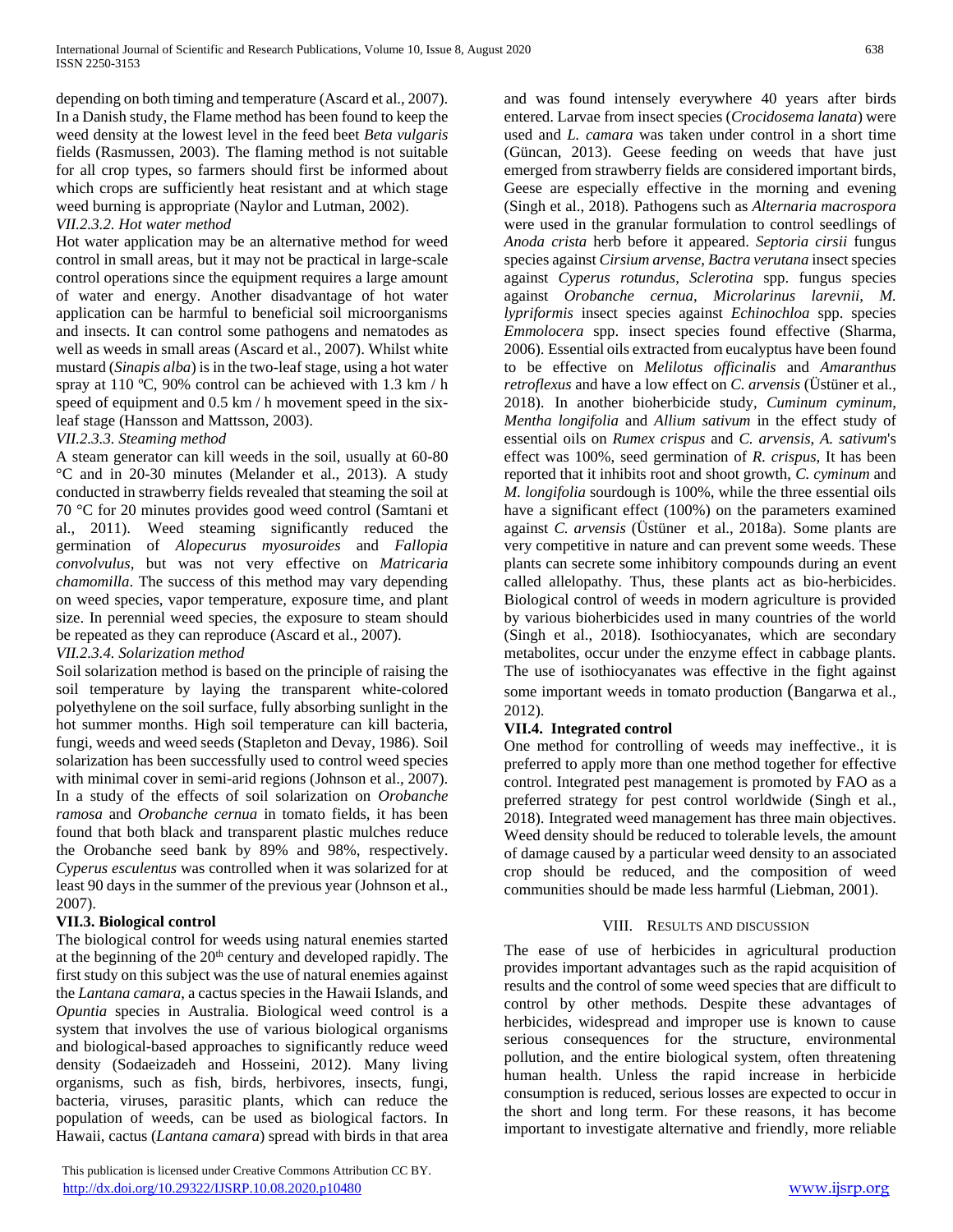methods with the environment and humans of combating weeds. Of course, the use of herbicides may not disappear completely, but keeping the chemical method first in the fight against weeds in agricultural production can lead to enormous environmental damage. It is possible to expand solarization and plastic polyethylene methods. Some of the biological control methods can last for a long time and hence the effect is delayed and considering that the applicability as a region is not very common, farmers do not seek such alternative methods of struggle. The fact that herbicide use gives results in a short time attracts farmers. It is likely to become widespread due to the fact that essential oils obtained by making use of the allelopathic properties of plants are an effective and short-term method with the practical use in the agricultural sector. It is very important to increase and support scientific researches for bioherbicide production. Herbicide use can be reduced by using more than one alternative method in the integrated weed management program. Therefore, farmers should be convinced and their awareness about the negative effects of herbicides should be increased. For these reasons, separate studies should be conducted on integrated weed management for weeds related to each crop. In addition, integrated weed management must be formulated and presented so that it can be used by farmers.

#### REFERENCES

- 1. Aksoy A., Kural İ., Şimşek VM., Ünlü Ş., Sizer V. (2007). Buğday ekim alanlarında kullanılan herbisitlere karşı dayanıklılık problemi. Tarım İlaçları Kongre and Sergisi, Bildiriler Kitabı, 25-26 Ekim 2007; Ankara, Türkiye. 235-244
- 2. Aktar MW., Sengupta D., Chowdhury A. (2009). Impact of pesticides use in agriculture: their benefits and hazards. Interdiscip Toxicol. 2(1):1–12.
- 3. Añasco N., Uno S., Koyama J., Matsuoka T., Kuwahara N. (2010). Assessment of pesticide residues in freshwater areas affected by rice paddy effluents in Southern Japan. Environmental Monitoring and Assessment. 160(1):371-383.
- 4. Andreasen C., Stryhn H., Streibig JC. (1996). Decline of the Flora in Danish Arable Fields. The Journal of Applied Ecology. 33(3):619.
- 5. Andreu V., Pico' Y. (2004). Determination of pesticides and their degradation products in soil: critical review and comparison of methods. Trends Anal Chemistry. 23(10–11):772–789.
- 6. Annett R., Habibi HR., Hontela A. (2014). Impact of glyphosate and glyphosate-based herbicides on the freshwater environment. J. Appl. Toxicol. 34:458-479.
- 7. Anonymous, (2018a). Alternatives to herbicide use in weed management – The case of glyphosate. Pesticide Action Network Europe, 2018 (second edition). www.pan-europe.info
- 8. Anonymous. (1986). U.S. EPA. Office of Pesticides and Toxic Substances. Guidance for the reregistration of pesticide products containing glyphosate as the Active ingredient. 1986 Washington, D.C., June.
- 9. Anonymous. (1996). U.S. EPA. Office of Prevention, Pesticides, and Toxic Substances. Reregistration eligibility decision (RED): trifluralin. 1996 Washington, D.C.
- 10. Anonymous. (2000). U.S. Water News Online. Ecologist says effect of herbicides on aquatic environment needs research. 2000. Jul.
- 11. Anonymous. (2002). Toxics Release Inventory and Community Right to Know, U.S. EPA. http://www.epa.gov/tri/.
- 12. Anonymous. (2005). Millennium Ecosystem Assessment. Ecosystems and Human Well-Being: Synthesis. Washington, DC: Island Press
- 13. Anonymous. (2010). Pesticides reduce biodiversity (June 2010) Pesticides News 88: 4–7.

 This publication is licensed under Creative Commons Attribution CC BY. <http://dx.doi.org/10.29322/IJSRP.10.08.2020.p10480> [www.ijsrp.org](http://ijsrp.org/)

14. Anonymous. (2017). International Survey of Herbicide Resistant Weeds.

Available: http://www.weedscience.org/Summary/Country.aspx

- 15. Anonymous. (2018). Tarım and Orman Bakanlığı. https://www.tarimorman.gov.tr/
- 16. Ascard J., Hatcher PE., Melander B., Upadhyaya MK. (2007). Thermal weed control. In: Upadhyaya MK, Blackshaw RE (eds) Nonchemical weed management: principles, concepts and technology. Swedish Board of Agriculture, Alnarp. 155–177.
- 17. Ateeq B., Abul Farah M., Niamat Ali M., Ahmad W. (2002). Clastogenicity of pentachlorophenol, 2,4-D and butachlor evaluated by Allium root tip test. Mutation Research, 514(1-2):105-113.
- 18. Atwood D. Paisley-Jones C. (2017). Pesticides Industry Sales and Usage 2008-2012 Estimates. Biological and Economic Analysis Division, Office of Pesticide Programsv, Office of Chemical Safety and Pollution Prevention, U.S. Environmental Protection Agency Washington, DC 20460
- 19. Bangarwa SK., Norsworthy JK., Gbur EE. (2012). Allyl Isothiocyanate as a Methyl Bromide Alternative for Weed Management in Polyethylene-Mulched Tomato. Weed Technology, (26):449–454.
- 20. Barroso J., Maxwell BD., Dorado J., Andújar D., Martín CS., Quintanilla C F. (2016). Response of Sorghum halepense demographic processes to plant density and rimsulfuron dose in maize. Weed Research. 56(4):304–312.
- 21. Bengtson Nash S., McMahon K., Eaglesham G., Müller J. (2005). Application of a novel phytotoxicity assay for the detection of herbicides in Hervey Bay and the Great Sandy Straits. Marine Pollution Bulletin, 51(1-4):351-360.
- 22. Bennett R., Phipps R., Strange A., Grey P. (2004). Environmental and human health impacts of growing genetically modified herbicide-tolerant sugar beet: a life-cycle assessment. Plant Biotechnol J. 2(4):273-8.
- 23. Blackshaw RE., Harker KN., O'Donovan JT., Beckie HJ., Smith EG. (2008). Ongoing development of integrated weed management systems on the Canadian prairies. Weed Sci. 56(1):146–150.
- 24. Börner T., Manteuffel R., Wellburn AR. (1979). Enzymes of Plastid Ribosome-Deficient Mutants Chloroplast ATPase (CF1). Protoplasma 98:153- 161.
- 25. Buffin D., Jewell T. (2001). Health and environmental impacts of glyphosate: The implications of increased use of glyphosate in association with genetically modified crops. the Pesticide Action Network UK.
- 26. Cardina J., Herms CP., Doohan DJ. (2002). Crop rotation and tillage system effects on weed seedbanks. Weed Science. 50:448-460
- 27. Casabé N., Piola L., Fuchs J., Oneto ML., Pamparato L., Basack S., Giménez R., Massaro R., Papa JC., Kesten E. (2007). Ecotoxicological Assessment of the Effects of Glyphosate and Chlorpyrifos in an Argentine Soya Field. Journal of soil sediments. 7(4):232-239
- 28. Chauhan BS., Singh RG., Mahajan G. (2012). Ecology and management of weeds under conservation agriculture: a review. Crop Prot. 38:57–65.
- 29. Cheney MA, Fiorillo R, Criddle RS. (1997). Herbicide and estrogen effects on the metabolic activity of Elliptiocomplanata measured by calorespirometry. Comp. iochem. Physiol. 118C:159–164
- 30. Cici ZH., Adkıns S., Hanan J. (2008). A canopy architectural model to study the competitive ability of chickpea with sowthistle. Ann Bot-London. 101:1311-1318
- 31. Claudia DC., Navarro, Claudia BR., Martinez. (2014). Effects of the surfactant polyoxyethylene amine (POEA) on genotoxic, biochemical and physiological parameters of the freshwater teleost Prochilodus lineatus. Comparative Biochemistry and Physiology Part C: Toxicology & Pharmacology. 165:83-90
- 32. Cox, C. 1991. Glyphosate. J. Pesticide Reform 11(2):35-38.
- 33. Daam MA., Rodrigues AM., Van den Brink PJ., Nogueira AJ. (2009). Ecological effects of the herbicide linuron in tropical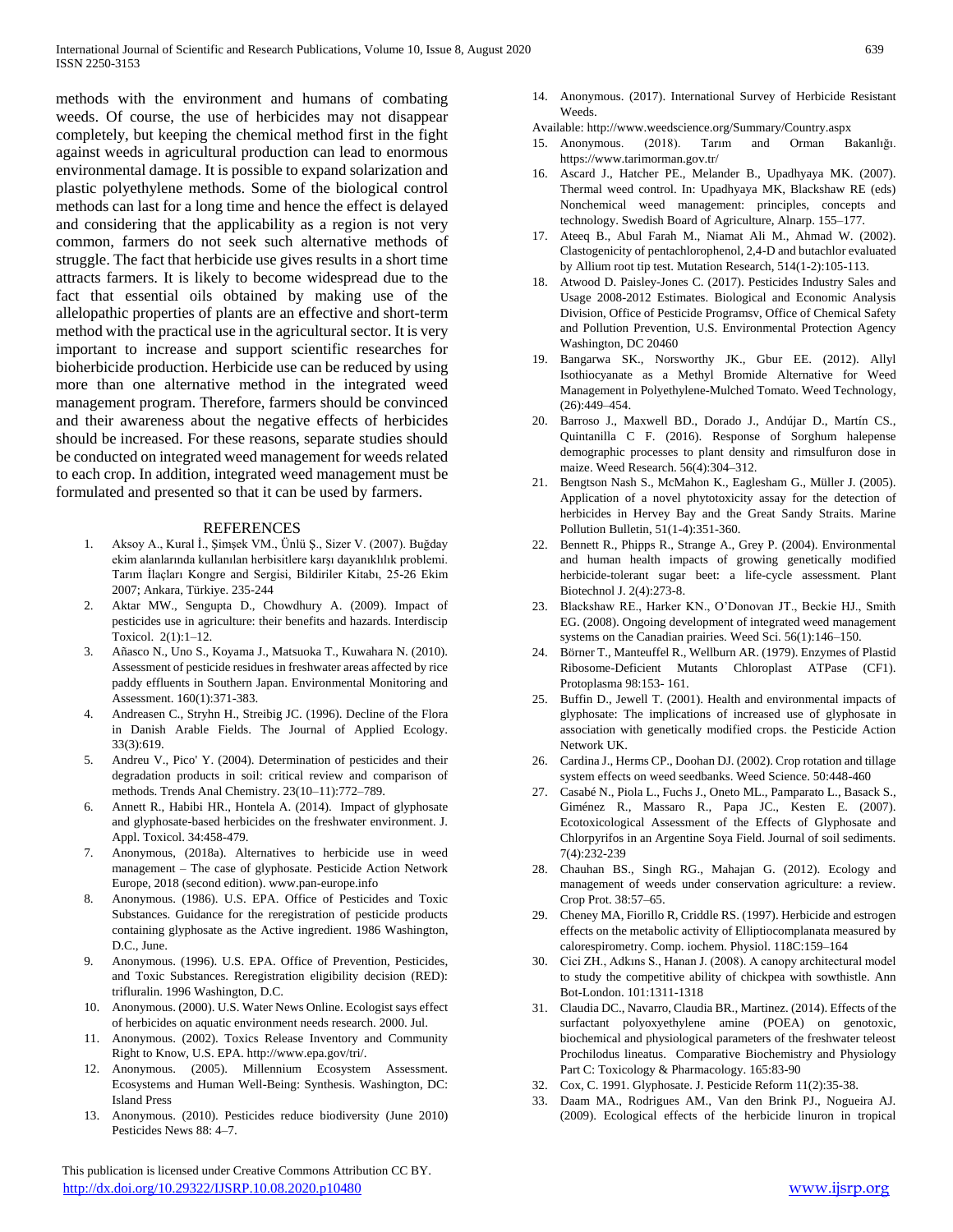freshwater microcosms. Ecotoxicology and Environmental Safety, 72(2): 410-423.

- 34. Derksen DA., Anderson RL., Blackshaw RE., Maxwell B. (2002). Weed dynamics and management strategies for cropping systems in the northern great pains. Agronomy Journal. 94:174-185.
- 35. Dill MG., Sammons D., Feng PCC., Kohn F., Kretzmer K., Mehrsheikh A., Bleeke M., Honegger JL., Farmer D., Wright D. (2010). Glyphosate: discovery, development, applications and properties. In Glyphosate Resistance in Crops and Weeds: History, Development, and Management. John Wiley & Sons: Hoboken, NJ, USA
- 36. Diver S. (2002). Flame weeding for vegetable crops. National Center for Appropriate Technology. http://www.agrisk.umn.edu/uploads/ARL 02969.
- 37. Duffard R., Traini L., Evangelista. Duffard A. (1981). Embryotoxic and teratogenic effects of phenoxy herbicides. Acta Physiol Latinoam. 31:39–42.
- 38. Eriksson M, Hardell L, Carlberg M, Åkerman M. (2008). Pesticide Exposure as Risk Factor for Non-Hodgkin Lymphoma Including Histopathological Subgroup Analysis." International Journal of Cancer 123(7):1657–63.
- 39. Evans S., Shaw E., Rypstra A. (2010). Exposure to a glyphosatebased herbicide affects agrobiont predatory arthropod behavior and long-term survival. Ecotoxicology. 1-9.
- 40. Fabra A, Duffard R, Evangelista DDA. (1997). Toxicity of 2,4 dichlorophenoxyacetic acid in pure culture. Bull Environ Contam Toxicol. 59:645–652.
- 41. Ferrero A. Tinarelli A. (2007). Rice cultivation in the E.U. ecological conditions and agronomical practices. In: Pesticide Risk Assessment in Rice Paddies: Theory and Practice, Capri, E. & Karpouzas, D.G. (Eds.) 1-24
- 42. Garabrant, D.H, M.A. Philbert. (2002). Review of 2,4 Dichlorophenoxyacetic Acid (2,4-D) Epidemiology and Toxicology. Crit Reviews in Toxicol, 32(4):233-257
- 43. Garaj-Vrhovac V., Zeljezic D. (2001). Cytogenetic monitoring of croatian population occupationally exposed to a complex mixture of pesticides. Toxicology, 165, 2-3, 153-162, ISSN 0300-483X
- 44. Garbarino JR, Snyder-Conn E, Leiker TJ, Hoffman GL. (2002). Contaminants in Arctic snow collected over northwest Alaskan sea ice. Water, Air and Soil Pollution. 139:183–214.
- 45. Gharde Y., Singh PK., Dubey RP., Gupta PK. (2018). Assessment of yield and economic losses in agriculture due to weeds in India. Agricultural and Biological Sciences, 107:12-18
- 46. Güncan A. (2013). Yabancı otlar and mücadele prensipleri. Beşinci baskı, Konya.
- 47. Hansson D, Mattsson J. (2003). Effect of air temperature, rain and drought on hot water weed control. Weed Research. 43:245-251
- 48. Hayes T. (1990). Male Tadpoles Become Females in Contaminated Water. Environmental Impacts, http://www.panna.org/resources/panups/panup
- 49. Heap I. (2019). The International Survey of Herbicide Resistant Weeds. Online. Internet. Available www.weedscience.com
- 50. Helfrich LA, Weigmann DL, Hipkins P, Stinson ER. (2009). Pesticides and aquatic animals: a guide to reducing impacts on aquatic systems. In: Virginia Polytechnic Institute and State University.
- 51. Hossain MM. (2015). Recent perspective of herbicide: Review of demand and adoption in world agriculture. J Bang Agril Univ. 13(1):19-30
- 52. Johal GS, Huber, DM. (2009). Glyphosate effects on diseases of plants. European Journal of Agronomy. 31:144–152.
- 53. Johnson WC, Davis RF, Mullinix BG. (2007). An integrated system of summer solarization and fallow tillage for Cyperus esculentus and nematode management in the southeastern coastal plain. Crop Prot. 26(11):1660–1666.
- 54. Jurado AS., Fernandes MAS., Videira RA., Peixoto FPJ., Vicente AF. (2011). Herbicides: The Face and the Reverse of the Coin. An in vitro Approach to the Toxicity of Herbicides in Non-Target

 This publication is licensed under Creative Commons Attribution CC BY. <http://dx.doi.org/10.29322/IJSRP.10.08.2020.p10480> [www.ijsrp.org](http://ijsrp.org/)

Organisms. Herbicides and Environment, kitap, Portugal. SN: 978- 953-307-476-4

- 55. Knauer K., Leimgruber A., Hommen U., Knauert S. (2010). Cotolerance of phytoplankton communities to photosynthesis II inhibitors. Aquatic Toxicology. 96(4): 256-263.
- 56. Knezevic SZ., Fennimore S., Datta A. (2017). Thermal Weed Control. in Murphy BTBGMDJ, ed. Encyclopedia of Applied Plant Sciences. Waltham, MA: Academic Press. 463–468
- 57. Kortekamp A. (2011). Herbicides and Environment. Janeza Trdine 9, 51000 Rijeka, Croatia ISBN 978-953-307-476-4.
- 58. Kraehmer H. (2012). Changing trends in herbicide discovery. Outlook on Pest Management. 23:115–118
- 59. Kumar V., Singh S., Chhokar RS., Malik RK., Brainard DC., Ladha JK. (2013). Weed management strategies to reduce herbicide use in zero-till rice-wheat cropping systems of the indo-gangetic plains. Weed Technol 27(1):241–254.
- 60. Lanini WT. (2004). Economical Methods of Controlling Dodder in Tomatoes. Weed Science society. 56,57-59
- 61. Lemerle D, Gill GS, Murphy CE, Walker SR, Cousens RD, Mokhtari S, Peltzer DJ, Colemans R and Luckett. (2001). Genetic improvement and agronomy for enhanced wheat competitiveness with weeds. Australian Journal of Agricultural Research. 52: 527- 548.
- 62. Lenssen AW. (2008). Planting date and preplant weed management influence yield, water use, and weed seed production in herbicidefree forage barley. Weed Technol 22(3):486–492.
- 63. Liebman M, Davis AS. (2000). Integration of soil, crop and weed management in low-external-input farming systems. Weed Res. 40(1): 27–47.
- 64. Liebman M. (2001). Weed management: a need for ecological approaches. In: Ecological Management of Agricultural Weeds (eds. M. Liebman, C.L., Mohler & C.P. Staver), 1-39 Cambridge University Press, Cambridge, UK.
- 65. Liong PC, Hamzah WP, Murugan V. (1988). Toxicity of some pesticides towards freshwater fishes. Malaysian Agric J. 54(3):147– 156
- 66. Locke D., Lveivar JA., Moseley D. (1995). The effects of rate and timing of glyphosate applications of defoliation efficiency, regrowth inhibition, lint yield, fiber quality and seed quality; Proc. Beltwide Cotton Conf., National Cotton Council of America. 1088–1090.
- 67. Magnusson M., Heiman K., Negri AP. (2008). Comparative effects of herbicides on photosynthesis and growth of tropical estuarine microalgae. Marine Pollution Bulletin, 56(9):1545-1552.
- 68. Mahmood I., Imadi S R., Shazadi K., Gul A., Hakeem KR. (2015). Effects of Pesticides on Environment. Agricultural wastes. 43:75- 365
- 69. Maire MA., Rast C., Lvekocz Y., Vasseur P. (2007). 2,4- Dichlorophenoxyacetic acid: effects on Syrian hamster embryo (SHE) cell transformation, c-Myc expression, DNA damage and apoptosis. Mutation Research. 631(2):124-136
- 70. Melander B., Munier-Jolain N., Charles R., Wirth J., Van der Weide R, Bonin L. (2013). European perspectives on the adoption of nonchemical weed management in reduced-tillage systems for arable crops. Weed Technol. 27(1):231–240.
- 71. Mesnage R., Defarge N., Vendomois, JS., Seralini GE. (2015). Potential toxic effects of glyphosate and its commercial formulations below regulatory limits, Food Chem. Toxicol. 84:133- 153
- 72. Monaco TJ., Weller SC., Ashton FM. (2002). Weed science principles and practices. 4 ed. New York: John Wiley & Sons. 3- 126.
- 73. Naylor REL., Lutman PJ. (2002). In: Naylor REL (ed) Weed management handbook 9th edn. Oxford: Blackwell Science Ltd:1– 61
- 74. Norsworthy JK., Ward SM., Shaw DR., Llewellyn RS., Nichols RL., Webster TM. (2012). Reducing, the risks of herbicide resistance: best management practices and recommendations. Weed Sci. 60(1):31–62.